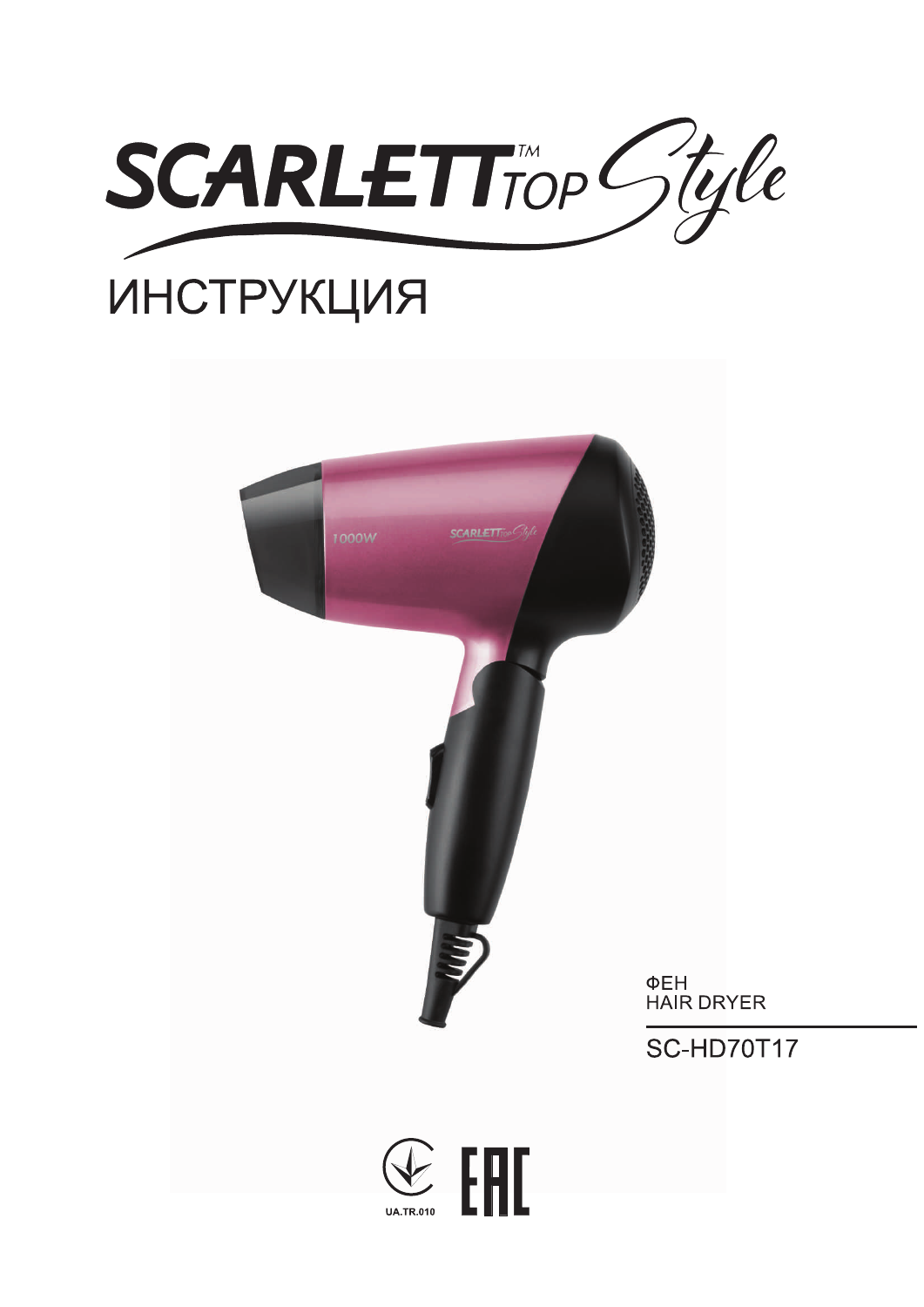# **INSTRUCTION MANUAL РУКОВОДСТВО ПО ЭКСПЛУАТАЦИИ ІНСТРУКЦІЯ З ЕКСПЛУАТАЦІЇ ПАЙДАЛАНУ ЖӨНІНДЕГІ НҰСҚАУЛЫҚ**

| <b>GB</b>       |  |
|-----------------|--|
| <b>RUS</b>      |  |
| <b>UA</b>       |  |
| <b>KZ</b>       |  |
| ES <sub>1</sub> |  |
| <b>LV</b>       |  |
| LT.             |  |
| H               |  |
| <b>RO</b>       |  |
| <b>PL</b>       |  |
|                 |  |

- 1. Housing
- 2. Concentrator
- 3. Air inlet
- 4. Speed setting switch
- 5. Foldable handle

### **KZ СИПАТТАМА EST KIRJELDUS LV APRAKSTS**

- 1. Тұлға
- 2. Шашты жайластырғыш
- 3. Ауа өтетін тесіктер
- 4. Ауа ағынының жылдамдығын ауыстырып қосқышы
- 5. Бүктемелі тұтқа

- 1. Korpusas
- 2. Antgalis, koncentruojantis oro srovę
- 3. Ortakio angos
- 4. Oro srovės greičio jungiklis
- 5. Sulankstoma rankena

### **PL BUDOWA WYROBU**

- 1. Obudowa
- 2. Nakładka skupiająca koncentrator
- 3. Otwory zapewniające przepływ powietrza
- 4. Przełącznik prędkości i temperatury przepływu powietrza
- 5. Składany uchwyt

### **GB DESCRIPTION RUS УСТРОЙСТВО ИЗДЕЛИЯ UA ОПИС**

- 1. Корпус
- 2. Насадка-сопло
- 3. Воздуховодные отверстия 4. Переключатель скорости
- потока воздуха
- 5. Складная ручка

- 1. Korpus
- 2. Õhuvoo suunamise otsik
- 3. Õhuavad
- 4. Õhuvoo kiiruse ümberlüliti
- 5. Kokkupandav käepide

- 1. Készülékház
- 2. Koncentrátor (légterelő)
- 3. Légvezető nyílások
- 4. Gyorsasági fokozat kapcsoló
- 5. Összehajtható fogantyú

- 1. Корпус
- 2. Насадка-сопло
- 3. Вентиляційні отвори
- 4. Перемикач швидкості повітряного струму
- 5. Складна ручка
- 
- 1. Korpuss
- 2. Uzgalis koncentrators matu veidošanai
- 3. Gaisa plūsmas atvērumi
- 4. Gaisa plūsmas ātrumu slēdzis
- 5. Saliekamais rokturis

# **LT APRAŠYMAS H LEÍRÁS RO DESCRIEREA APARATULUI**

- 1. Carcasă
- 2. Duză-concentrator
- 3. Orificii de ventilare
- 4. Comutator pentru ajustarea vitezei fluxului

3

5. Mâner pliabil

# 1  $\overline{2}$ 5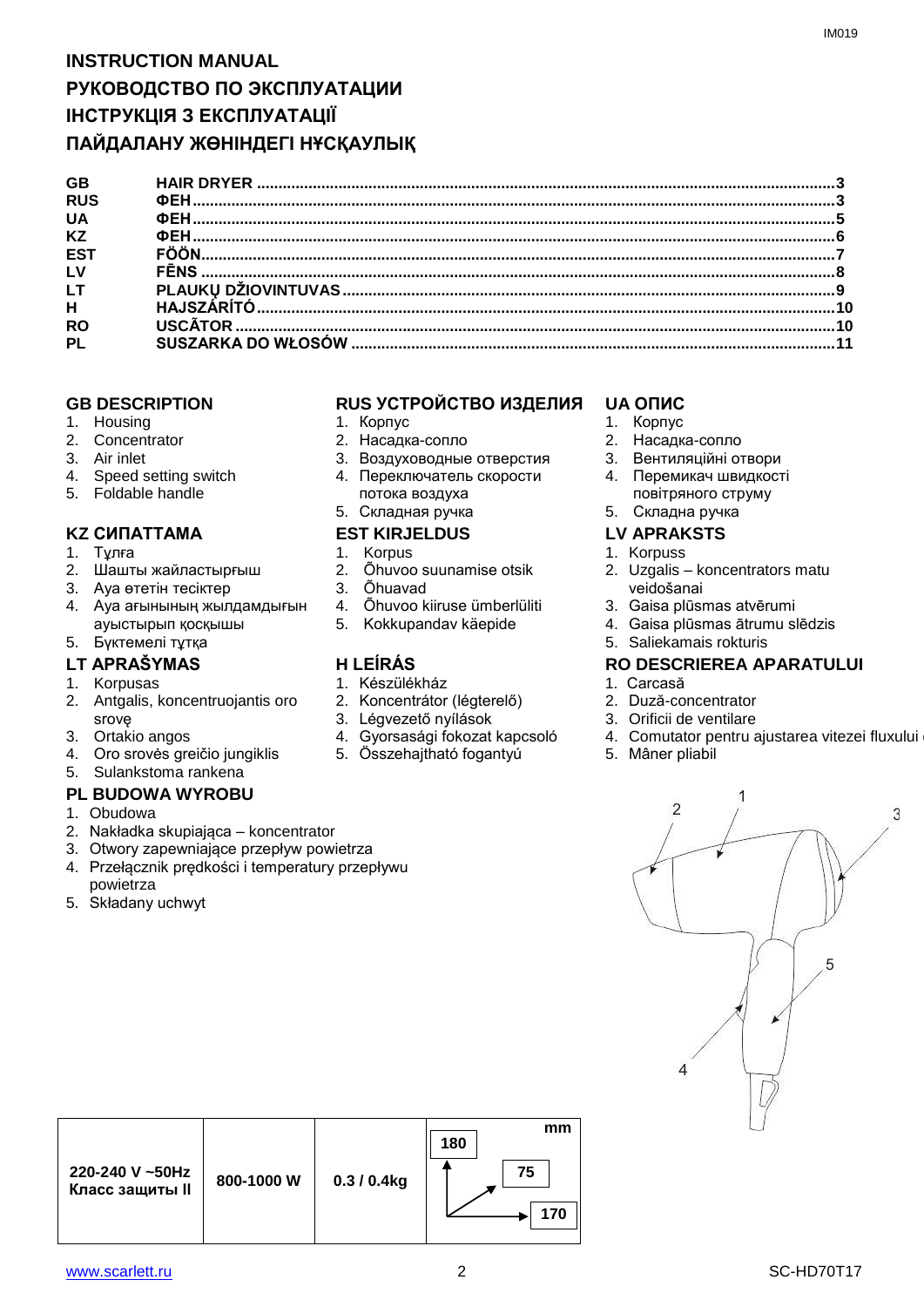### **GB INSTRUCTION MANUAL IMPORTANT SAFEGUARDS**

- Please read this instruction manual carefully before use.
- Before switching on the appliance for the first time please check if the technical specifications indicated on the unit correspond to the mains parameters.
- For home use only. Do not use for industrial purposes. Do not use the appliance for any other purposes than described in this instruction manual.
- Do not use outdoors.
- Always unplug the appliance from the power supply before cleaning and when not in use.
- If the appliance is used in a bathroom, it should always be unplugged after use, because nearness of water is dangerous even if the appliance is switched off.
- To prevent risk of electric shock and fire, do not immerse the appliance in water or any other liquids. If it has happened DO NOT TOUCH the appliance, unplug it immediately and check in a service center.
- For additional protection, the installation of a residual current device (RCD) having a rated residual operating current not exceeding 30 mA is advisable in the electrical circuit supplying the bathroom. Ask your installer for advice.
- Do not spray aerosol products when the hair dryer is in operation.
- The appliance is not intended for use for [physically, sensory or mental disabled](https://www.multitran.ru/c/m.exe?t=5841801_1_2&s1=%F7%E5%EB%EE%E2%E5%EA%20%F1%20%EE%E3%F0%E0%ED%E8%F7%E5%ED%ED%FB%EC%E8%20%E2%EE%E7%EC%EE%E6%ED%EE%F1%F2%FF%EC%E8) person (including children) or for person with lack of life experience or knowledge, if only they are under supervision or have been instructed about the use of the unit by responsible person.
- Children must be under control in order not to be allowed to play with the appliance.
- In case of power cord is damaged, its replacement should be done by the manufacture or service department or the other high-skill person to avoid any danger.
- Do not leave the appliance switched on when you do not use it.
- Do not use other attachments than those supplied.
- Never carry or suspend the appliance by the cord.
- Do not attempt to repair, adjust or replace parts in the appliance. Repair the malfunctioning appliance in the nearest service center.
- Keep the cord away from sharp edges and hot surfaces.
- If the product has been exposed to temperatures below 0ºC for some time it should be kept at room temperature for at least 2 hours before turning it on.
- IMPORTANT:
- Keep your hair away from the immediate vicinity of the air inlet opening. Keep the air inlet filter dust and fluff free.
- Do not cover air inlet or air outlet otherwise the hair dryer may overheat.
- The attachments become hot during operation.
- The manufacturer reserves the right to introduce minor changes into the product design without prior notice, unless such changes influence significantly the product safety, performance, and functions.

- ATTENTION! Do not use the device beside the bathrooms, swimming pools and other vessels containing water.
- Production date mentioned on the unit and/or on the packing materials and documentations.

# **INSTRUCTION FOR USE**

- Fully unwind the cord.
- Attach the concentrator.
- Insert the plug into the power supply.
- Select desired speed mode using the speed switch.
- SPEED CONTROL
- Setting the speed level of airflow:
- **0** off;
- **I** medium speed for more delicate drying and styling;
- **II** high speed for quick drying and styling.

FOLDABLE HANDLE

- For convenience of transportation and storage your hair dryer has the foldable handle.
- To prevent overheating do not work continuously longer than 10 minutes and obligatory stop hair dryer for no less than 10 min.

### **CARE AND CLEANING**

- Switch off the appliance, unplug from the power supply and allow it to cool fully.
- To ensure proper airflow, clean air inlet grill with a soft dry brush.
- Wipe over the casing using a soft damp cloth.
- Do not use abrasive cleaners.
- Ensure all parts were wiped dry with a soft dry towel.

### **STORAGE**

- Ensure that the hair dryer is completely cool and dry.
- Do not wrap the cord around the appliance, as this may cause damage.
- Keep the appliance in a cool, dry place.



The symbol on the unit, packing materials and/or documentations means used electrical and electronic units and battery's should not be toss in the garbage with ordinary household garbage. These units should be pass to special receiving point.

For additional information about actual system of the garbage collection address to the local authority.

Valid utilization will help to save valuable resources and avoid negative work on the public health and environment which happens with incorrect using garbage.

### **RUS РУКОВОДСТВО ПО ЭКСПЛУАТАЦИИ МЕРЫ БЕЗОПАСНОСТИ**

- Внимательно прочитайте Руководство по эксплуатации.
- Перед первоначальным включением проверьте, соответствуют ли технические характеристики, указанные на изделии, параметрам электросети.
- Использовать только в бытовых целях согласно данному Руководству по эксплуатации. Прибор не предназначен для промышленного применения.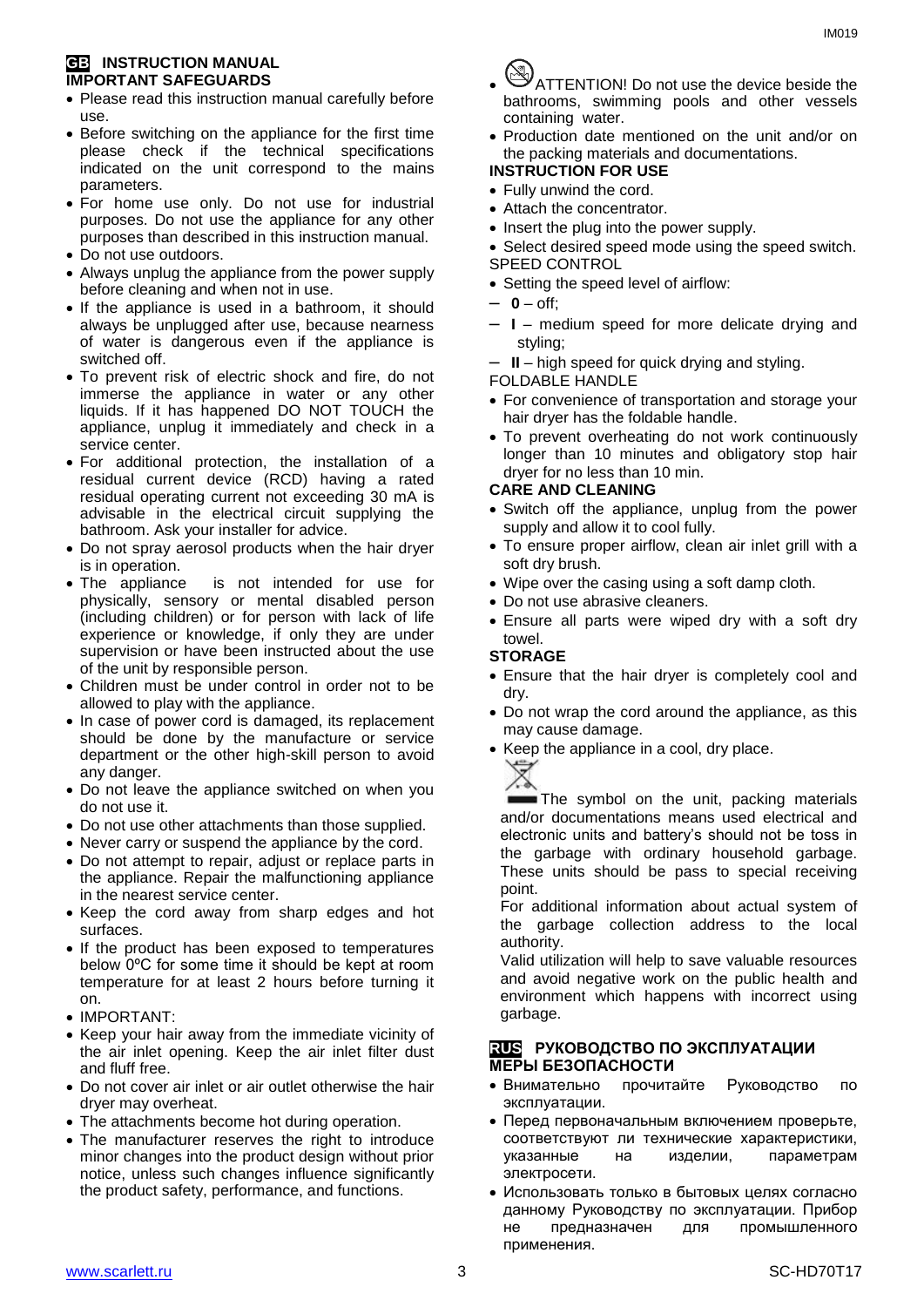- Не пользуйтесь феном вне помещений.
- Всегда отключайте устройство от электросети перед очисткой или если Вы его не используете.
- При использовании устройства в ванной комнате следует отключать его от сети после использования, так как близость воды представляет опасность, даже когда прибор выключен.
- Во избежание поражения электрическим током и возгорания, не погружайте прибор и шнур питания в воду или другие жидкости. Если это произошло, НЕ БЕРИТЕСЬ за изделие, немедленно отключите его от электросети и обратитесь в Сервисный центр для проверки.
- Для дополнительной защиты целесообразно установить устройство защитного отключения (УЗО) с номинальным током срабатывания, не превышающим 30 мА, в цепь питания ванной комнаты; при установке следует обратиться за консультацией к специалисту.
- Не распыляйте средства для укладки волос при работающем устройстве.
- Прибор не предназначен для использования лицами (включая детей) с пониженными физическими, сенсорными или умственными способностями или при отсутствии у них жизненного опыта или знаний, если они не находятся под присмотром или не проинструктированы об использовании прибора лицом, ответственным за их безопасность.
- Дети должны находиться под присмотром для недопущения игр с прибором.
- При повреждении шнура питания его замену, во избежание опасности, должны производить изготовитель, сервисная служба или подобный квалифицированный персонал.
- Не оставляйте включенный прибор без присмотра.
- Не используйте принадлежности, не входящие в комплект данного прибора.
- Не переносите фен за шнур или петельку для подвешивания.
- Не пытайтесь самостоятельно ремонтировать прибор или заменять какие-либо детали. При обнаружении неполадок обращайтесь в ближайший Сервисный центр.
- Следите, чтобы шнур питания не касался острых кромок и горячих поверхностей.
- Если изделие некоторое время находилось при температуре ниже 0ºC, перед включением его следует выдержать в комнатных условиях не менее 2 часов.
- ВНИМАНИЕ:
- Следите за тем, чтобы в воздуховодные отверстия не попадали волосы, пыль или пух.
- Не закрывайте входные и выходные воздуховоды, так как двигатель и нагревательные элементы фена могут сгореть.
- Будьте осторожны, во время работы насадка сильно нагревается!
- Производитель оставляет за собой право без дополнительного уведомления вносить незначительные изменения в конструкцию изделия, кардинально не влияющие на его безопасность, работоспособность и функциональность.
- 
- **ВНИМАНИЕ!** Не использовать прибор вблизи воды в ванных комнатах, душевых, бассейнах и т.д.
- Дата производства указана на изделии и/или на упаковке, а также в сопроводительной документации.

### **РАБОТА**

- Фен предназначен для сушки и укладки волос.
- Полностью размотайте шнур питания.
- Наденьте насадку-сопло.
- Подключите фен к электросети.
- Переключателями скорости потока воздуха установите желаемый режим.

СКОРОСТЬ ПОТОКА ВОЗДУХА

- Ваш фен оснащен переключателем скорости потока воздуха:
- **0** выкл.;
- **I** поток воздуха средней силы для мягкой сушки или укладки волос;

– **II** – мощный поток воздуха для быстрой сушки. СКЛАДНАЯ РУЧКА

- Для большего удобства транспортировки и хранения фен оснащен складной ручкой.
- Во избежание перегрева не работайте непрерывно более 10 минут и обязательно делайте перерыв не менее 10 минут.

### **ОЧИСТКА И УХОД**

- Перед очисткой отключите фен от электросети и дайте ему полностью остыть.
- Для обеспечения свободной вентиляции прочищайте решетки воздухозаборника нежесткой щеткой.
- Протрите фен снаружи влажной тканью.
- Не используйте абразивные чистящие средства.
- Просушите фен и насадки мягким сухим полотенцем.

### **ХРАНЕНИЕ**

- Дайте фену полностью остыть и убедитесь, что корпус не влажный.
- Чтобы не повредить шнур, не наматывайте его на корпус.
- Храните фен в прохладном сухом месте.



Данный символ на изделии, упаковке и/или сопроводительной документации означает, что использованные электрические и электронные изделия и батарейки не должны выбрасываться вместе с обычными бытовыми отходами. Их следует сдавать в специализированные пункты приема.

Для получения дополнительной информации о существующих системах сбора отходов обратитесь к местным органам власти.

Правильная утилизация поможет сберечь ценные ресурсы и предотвратить возможное негативное влияние на здоровье людей и состояние окружающей среды, которое может возникнуть в результате неправильного обращения с отходами.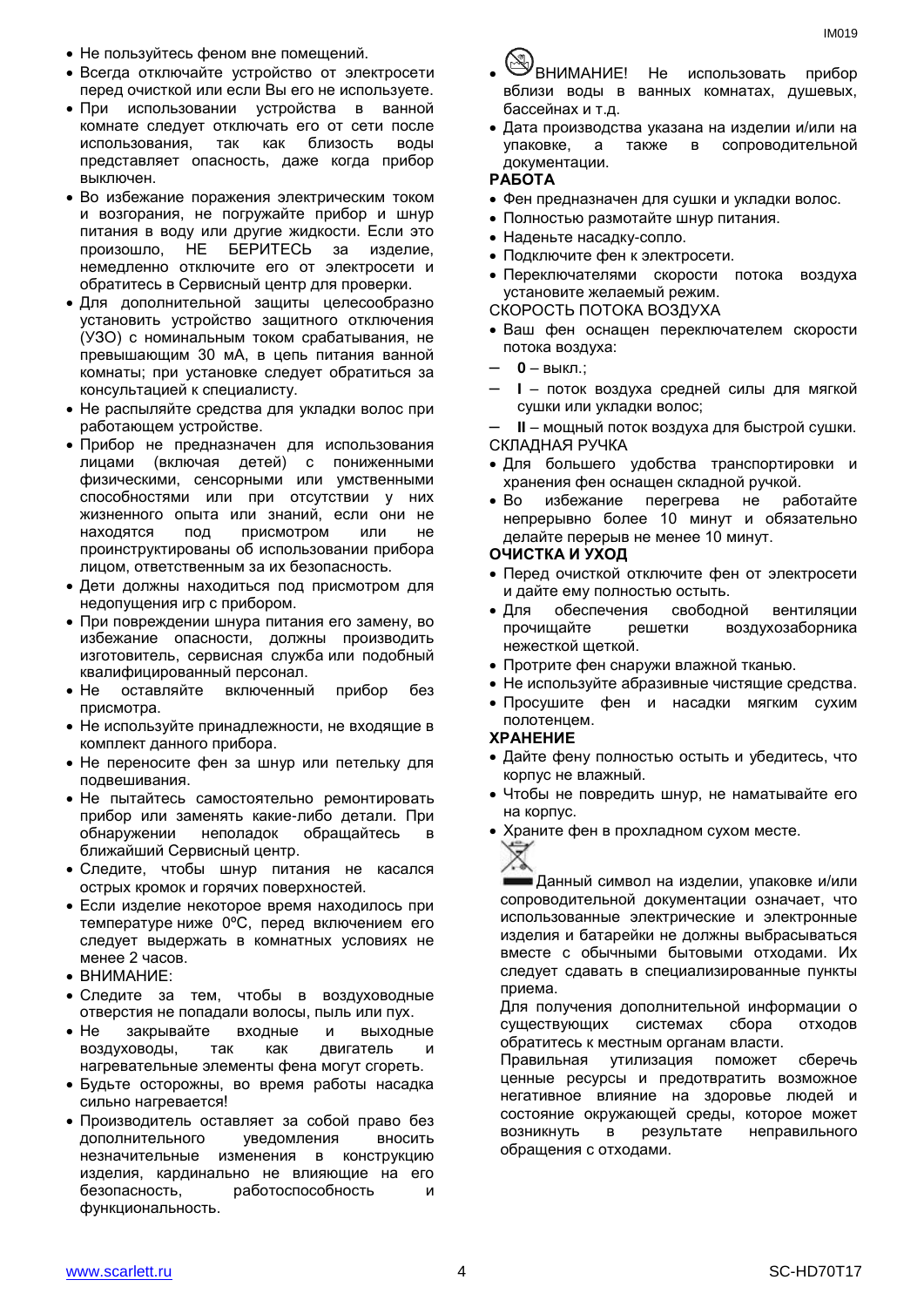# **UA ІНСТРУКЦІЯ З ЕКСПЛУАТАЦІЇ**

- Шановний покупець! Ми вдячні Вам за придбання продукції торговельної марки SCARLETT та довіру до нашої компанії. SCARLETT гарантує високу якість та надійну роботу своєї продукції за умови дотримання технічних вимог, вказаних в посібнику з експлуатації.
- Термін служби виробу торгової марки SCARLETT у разі експлуатації продукції в межах побутових потреб та дотримання правил користування, наведених в посібнику з експлуатації, складає 2 (два) роки з дня передачі виробу користувачеві. Виробник звертає увагу користувачів, що у разі дотримання цих умов, термін служби виробу може значно перевищити вказаний виробником строк.

### **МІРИ БЕЗПЕКИ**

- Уважно прочитайте Інструкцію з експлуатації.
- Перш ніж увімкнути прилад, перевірте, чи відповідають технічні характеристики, вказані на виробі, параметрам електромережі.
- Використовувати тільки у побуті, відповідно з даною Інструкцією з експлуатації. Прилад не призначений для виробничого використання.
- Не використовувати поза приміщеннями.
- Завжди вимикайте прилад з мережі перед очищенням, а також якщо він не використовується.
- При використанні пристрою у ванній кімнаті слід відключати його від мережі після використання, так як близькість води небезпечна, навіть коли прилад вимкнений.
- Щоб запобігти враження електричним струмом та загоряння, не занурюйте прилад у воду чи інші рідини. Якщо це відбулося, НЕ ТОРКАЙТЕСЯ виробу, негайно відключите його з мережі та зверниться до Сервісного центру для перевірки.
- Для додаткового захисту доцільно встановити пристрій захисного відключення (ПЗВ) з номінальним струмом спрацьовування, що не перевищує 30 мА, у коло живлення ванної кімнати; при встановленні слід звернутися за консультацією до фахівця.
- Не розприскуйте засобів для укладки волосся якщо прилад включений.
- Прилад не призначений для використання особами (у тому числі дітей) зі зниженими фізичними, сенсорними чи розумовими здібностями або за відсутності в них життєвого досвіду чи знань, якщо вони не знаходяться під наглядом чи не проінструктовані про використання приладу особою, що відповідає за їхню безпеку.
- Діти повинні знаходитись під наглядом задля недопущення ігор з приладом.
- У разі пошкодження кабелю живлення його заміну, задля запобігання небезпеці, повинен здійснювати виробник, сервісна служба чи подібний кваліфікований персонал.
- Не залишайте ввімкнений прилад без нагляду.
- Не використовуйте приладдя, що не входить до комплекту поставки.
- Не переносіть фен за шнур чи петельку для підвішування.
- Не намагайтеся самостійно ремонтувати прилад або замінювати які-небудь деталі. При виявленні неполадок звертайтеся в найближчий Сервісний центр.
- Слідкуйте, щоб шнур живлення не торкався гострих крайок та гарячих поверхонь.
- Обладнання відповідає вимогам Технічного регламенту обмеження використання деяких небезпечних речовин в електричному та електронному обладнанні.
- Якщо виріб деякий час знаходився при температурі нижче 0ºC, перед увімкненням його слід витримати у кімнаті не менше 2 годин.
- УВАГА:
- Стежте за тим, щоб у вентиляційні отвори не потрапляло волосся, пил чи пух.
- Не закривайте вхідні та вихідні повітряводи двигун і нагрівальні елементи фена можуть згоріти.
- Обережно: пiд час роботи насадки дуже нагріваються!
- Виробник залишає за собою право без додаткового повідомлення вносити незначні зміни до конструкції виробу, що кардинально не впливають на його безпеку, працездатність та функціональність.

- УВАГА! Не використовувати прилад поблизу ванних кімнат, басейнів або інших ємностей, що вміщують воду.
- Дата виробництва вказана на виробі та/або на упаковці, а також у супровідній документації.

# **ЕКСПЛУАТАЦІЯ**

- Цілком розмотайте шнур живлення.
- Надіньте сопло.
- Підключіть фен до електромережі.
- За допомогою перемикачів швидкості повітряного струму установіть бажаний режим.
- ШВИДКІСТЬ ПОВІТРЯНОГО СТРУМУ
- Ваш фен обладнаний перемикачем швидкості повітряного струму:
	- **0** викл.;
	- **I** повітряний струм середньої сили для м'якої сушки чи укладання волосся;
	- **II** могутний повітряний струм для швидкої сушки.

СКЛАДНА РУЧКА

- Для більшої зручності транспортування та зберігання фен обладнаний складною ручкою.
- Щоб запобігти перегріву, не працюйте безперервно більше ніж 10 хвилин та обов'язково робіть перерву щонайменше на 10 хвилин.

### **ОЧИЩЕННЯ ТА ДОГЛЯД**

- Перед очищенням вимкніть фен з електромережі та дайте йому цілком остигнути.
- Щоб забезпечити свободну вентиляцію очищайте вентиляційні решітки нежорстокою щіткою.
- Протріть фен зовні вологою тканиною.
- Не використовуйте абразивні чистячі засоби.
- Просушіть фен та насадки м'яким сухим рушником.

### **ЗБЕРЕЖЕННЯ**

 Дайте фену цілком остигнути та переконайтесь, що корпус не вологий.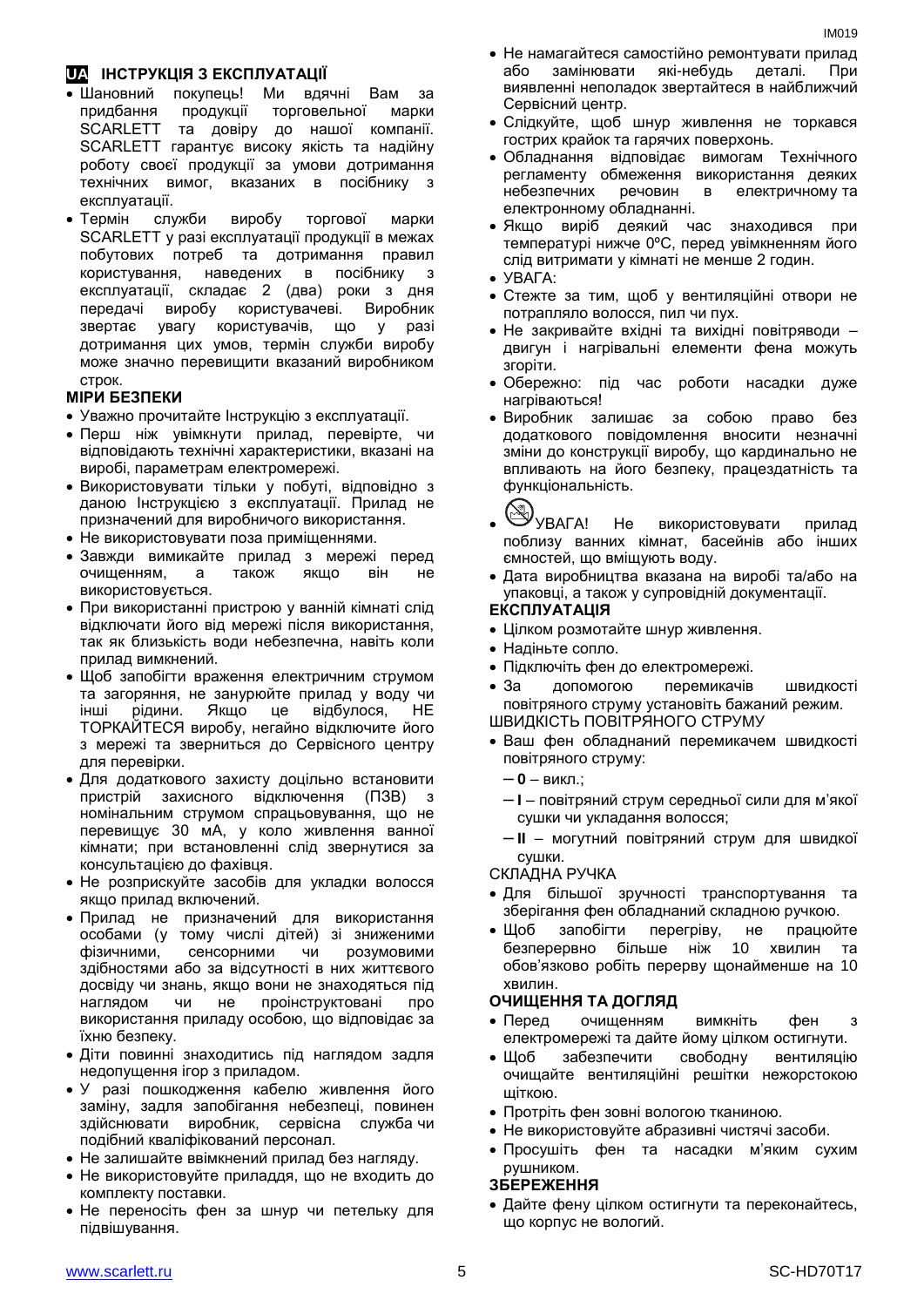- Щоб не пошкодити шнур, не намотуйте його на корпус.
- Зберігайте фен у прохолодному сухому місці. Ź

Цей символ на виробі, упаковці та/або в супровідній документації означає, що електричні та електронні вироби, а також батарейки, що були використані, не повинні викидатися разом із звичайними побутовими відходами. Їх потрібно здавати до спеціалізованих пунктів прийому.

Для отримання додаткової інформації щодо існуючих систем збору відходів зверніться до місцевих органів влади.

Належна утилізація допоможе зберегти цінні ресурси та запобігти можливому негативному впливу на здоров'я людей і стан навколишнього середовища, який може виникнути в результаті неправильного поводження з відходами.

### **KZ ПАЙДАЛАНУ ЖӨНІНДЕГІ НҰСҚАУЛЫҚ**

- Құрметті сатып алушы! SCARLETT сауда таңбасының өнімін сатып алғаныңыз үшін және біздің компанияға сенім артқаныңыз үшін Сізге алғыс айтамыз. Іске пайдалану нұсқаулығында суреттелген техникалық талаптар орындалған жағдайда, SCARLETT компаниясы өзінің өнімдерінің жоғары сапасы мен сенімді жұмысына кепілдік береді.
- SCARLETT сауда таңбасының бұйымын тұрмыстық мұқтаждар шеңберінде пайдаланған және іске пайдалану нұсқаулығында келтірілген пайдалану ережелерін ұстанған кезде, бұйымның қызмет мерзімі бұйым тұтынушыға табыс етілген күннен бастап 2 (екі) жылды құрайды. Аталған шарттар орындалған жағдайда, бұйымның қызмет мерзімі өндіруші көрсеткен мерзімнен айтарлықтай асуы мүмкін екеніне өндіруші тұтынушылардың назарын аударады.

### **ҚАУІПСІЗДІК ШАРАЛАРЫ**

- Қолдану нұсқауын ықыласпен оқып шығыңыз.
- Алғаш рет іске қосар алдында бұйымда көрсетілген техникалық сипаттамалардың электр желісінің параметрлеріне сәйкес келетінкелмейтінін тексеріңіз.
- Осы Пайдалану нұсқауына сәйкес тек қана тұрмыстық мақсаттарда қолданылады. Құрал өнеркәсіптік қолдануға арналмаған.
- Фенмен жайдан тыс пайдаланбаңыз.
- Жабдықты тазалаудың алдында немесе Сіз оны қолданбасаңыз электр жүйесінен әрқашан сөндіріп тастаңыз.
- Құралды не бауды суға немесе басқа сұйықтықтарға батырмаңыз. Егер бұл жағдай болса, құрылғыны электр жүйесінен дереу сөндіріп тастаңыз және оны әрі қарай пайдаланбастан бұрын, жұмысқа қабілеттілігі мен құралдың қауіпсіздігін білікті мамандарға тексертіңіз.
- Электр тоғының ұруына және жануға тап болмау үшін, құралды суға немесе басқа сұйықтықтарға батырмаңыз. Егер бұл жағдай болса, бұйымды ҰСТАМАҢЫЗ, оны электр жүйесінен дереу сөндіріп тастаңыз және сервис орталығына тексертіңіз.
- www.scarlett.ru 6 SC-HD70T17 Қосымша қорғаныш үшін ванна бөлмесінің қорек тізбегіне 30 мА аспайтын іске қосылудың номиналды тогы бар қорғаныш ажырату

құрылғысын (ҚАҚ) орнатқан дұрыс, орнатқанда кеңес алу үшін маманға жүгінген жөн.

IM019

- Жұмыс істеп тұрған құрылғының жанында шашты жайластыруға арналған заттарды бүркімеңіз.
- Дене, жүйке не болмаса ақыл-ой кемістігі бар, немесе осы құрылғыны қауіпсіз пайдалану үшін тәжірибесі мен білімі жеткіліксіз адамдардың (соның ішінде балалардың) қауіпсіздігі үшін жауап беретін адам қадағаламаса немесе аспапты пайдалану бойынша нұсқау бермесе, олардың бұл аспапты қолдануына болмайды.
- Балалар аспаппен ойнамауы үшін оларды үнемі қадағалап отыру керек.
- Қуат бауы бүлінген жағдайда, қатерден аулақ болу үшін оны ауыстыруды өндіруші, сервистік қызмет немесе соған ұқсас білікті қызметкерлер іске асыруға тиіс.
- Фенмен балаларға пайдалануға рұқсат етпеңіз.
- Бересі жинаққа енгізілмеген керек-жарақтарды қолданбаңыз.
- Фенді бауынан немесе ілге арналған ілмектен ұстап алып жүрмеңіз.
- Қоректену бауы зақымдалған құралды қолданбаңыз.
- Құрылғыны өз бетіңізше жөндеуге талпынбаңыз. Олқылықтар пайда болса жақын арадағы сервис орталығына апарыңыз.
- Қуат көзіне қосу сымы өткір жиектер мен ыстық заттарға тиіп тұрмауын қадағалаңыз.
- Егер бұйым біршама уақыт 0ºC-тан төмен температурада тұрса, іске қосар алдында оны кем дегенде 2 сағат бөлме температурасында ұстау керек.

### *НАЗАР:*

- Ауа өтетін тесіктерге шаш, шаң немесе түбіттің түспеуін қадағалаңыз.
- Кіріс мен шығыс ауа өтерледі жаппаңыз қозғалтқыш және феннің жылытқыш элементтері күйіп кетуі мүмкін.
- Сақ болыңыз, жұмыс кезінде саптама қатты қыздырылады!
- Өндіруші бұйымның қауіпсіздігіне, жұмыс өнімділігі мен жұмыс мүмкіндіктеріне түбегейлі әсер етпейтін болмашы өзгерістерді оның құрылмасына қосымша ескертпестен енгізу құқығын өзінде қалдырады.

ЕСКЕРТУ! Аспапты жуынатын бөлмелерге, бассейндерге және ішінде суы бар басқа ыдыстарға жақын жерде пайдалануға болмайды.

 Өндірілген күні өнімде және/немесе қорапта, сондай-ақ қосымша құжаттарда көрсетілген.

### **ЖҰМЫС**

- Қоректену бауын толық тарқатып алыңыз.
- Соплоды кигізіңіз.
- Электр жүйесіне фенді қосыңыз.
- Ауа ағынының жылдамдығын ауыстырып қосқыштармен тілеген тәртіпке орнатыңыз.
- АУА АҒЫНЫНЫҢ ЖЫЛДАМДЫҒЫ
- Сіздің феніңіз ауа ағынының жылдамдықтарын ауыстырып қосқышпен жабдықталған:
- **0** өшірілген;
- **I** шашты жұмсақ кептіруге не жайластыруға арналған орта күшті ауа ағыны;
- **II** жылдам кептіруге арналған қуатты ауа ағыны.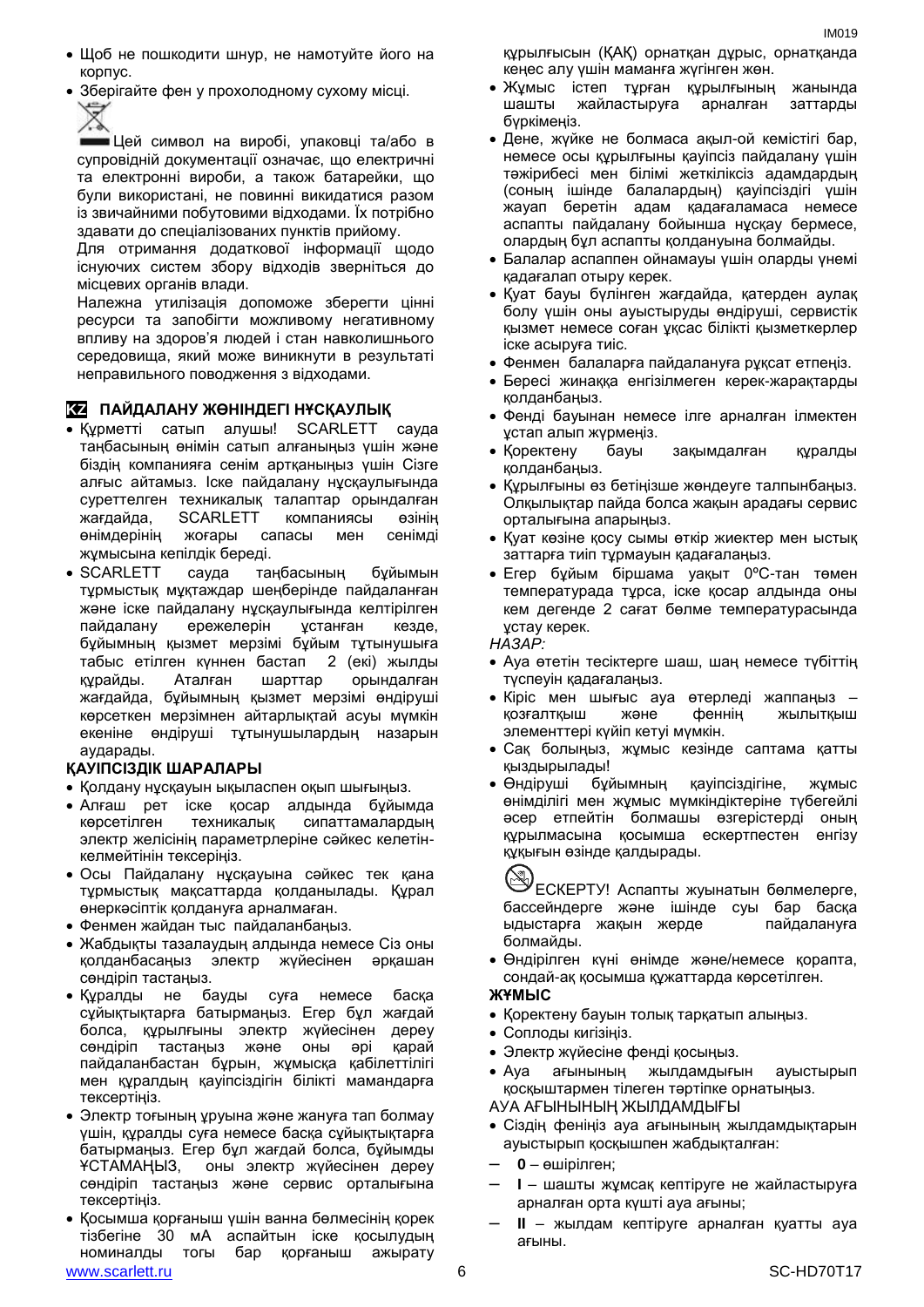### БҮКТЕМЕЛІ ТҰЛҒА

- Фенді көбінше ыңғайлы тасымалдау және сақтау үшін бүктемелі тұтқамен жабдықталған.
- Қызып кетуден сақану үшін 10 минуттан астам толассыз жұмыс істемеңіз және 10 минуттан кем емес міндетті түрде үзіліс жасаңыз.

### **ТАЗАЛАУ ЖӘНЕ КҮТІМ**

- Тазалаудың алдында электр жүйесінен фенді сөндіріп тастаңыз және оған толық суынуға мұрша беріңіз.
- Еркін желдету қамтамасыз ету үшін ауа қақпашысының торын жұмсақ щөткемен тазартыңыз.
- Феннің сыртын дымқыл матамен сүртіңіз.
- Қайрақты тазартқыш заттарды қолданбаңыз.
- Фен және саптамаларды жұмсақ құрғақ сүлгімен кептіріңіз.

### **САҚТАУ**

- Фенге толық суынуна мұрша беріңіз және тұлға дымқыл емес екеніне көз жеткізіңіз.
- Бауға зақым келтірмеу үшін, оны тұлғаға орамаңыз.
- Фенді салқын құрғақ орында сақтаңыз.



Өнімдегі, қораптағы және/немесе қосымша құжаттағы осындай белгі қолданылған электрлік және электрондық бұйымдар мен батарейкалар кәдімгі тұрмыстық қалдықтармен бірге шығарылмауы керек дегенді білдіреді. Оларды арнайы қабылдау бөлімшелеріне өткізу қажет.

Қалдықтарды жинау жүйелері туралы қосымша мәліметтер алу үшін жергілікті басқару органдарына хабарласыңыз.

Қалдықтарды дұрыс кәдеге жарату бағалы ресурстарды сақтауға және қалдықтарды дұрыс шығармау салдарынан адамның денсаулығына және қоршаған ортаға келетін теріс әсерлердің алдын алуға көмектеседі.

### **EST KASUTAMISJUHEND OHUTUSNÕUANDED**

- Lugege käesolev kasutusjuhend tähelepanelikult läbi.
- Enne esimest sisselülitamist kontrollige, kas tootele märgitud tehnilised karakteristikud vastavad vooluvõrgu parameetritele.
- Antud seade on mõeldud ainult koduseks kasutamiseks, mitte tööstuslikuks kasutamiseks.
- Ärge kasutage seadet väljas.
- Eemaldage seade vooluvõrgust enne selle puhastamist ning ajaks, mil fööni ei kasutata.
- Ärge pange seadet ja juhet vette või teistesse vedelikesse. Kui seade on vette sattunud, eemaldage ta kohe vooluvõrgust ja pöörake Teeninduskeskusesse seadme töökorra ja ohutuse kontrollimiseks.
- Elektrilöögi saamise ja süttimise vältimiseks ärge asetage seadet vette ja teistesse vedelikesse. Kui seade on vette sattunud, ÄRGE SEDA KATSUGE, eemaldage lõikur kohe vooluvõrgust ja pöörduge teeninduskeskuse poole kontrollimiseks.
- Lisa kaitseks on otstarbekohane paigaldada vannitoa automaatse väljalülitamisseadet (AV) nominaalse rakenduse tähtajaga, mis ei ületa 30 мА. Paigaldamisel tuleb pöörduda spetsialisti poole konsulteerimiseks.
- Ärge pihustage juuksehooldusvahendeid töötava seadme juures.
- Seadet ei tohi kasutada isikud (kaasa arvatud lapsed), kelle füüsilised, tunnetuslikud või vaimsed võimed on alanenud, või kellel puuduvad sellekohased kogemused ja teadmised, kui nad ei ole kontrolli all või kui neid ei ole juhendanud isik, kes vastutab nende ohutuse eest.
- Lapsed peavad olema kontrolli all, ärge lubage lastel seadmega mängida.
- Toitejuhtme vigastuse korral peab selle ohu vältimiseks asendama tootja, tema volitatud teeninduskeskus või muu analoogiline kvalifitseeritud personal.
- Ärge jätke töötavat seadet järelvalveta.
- Ärge kasutage lisaosi, mis ei kuulu antud seadme komplekti.
- Ärge kasutage fööni teisaldamiseks juhet või riputusaasa.
- Ärge püüdke antud seadet iseseisvalt remontida. Vea kõrvaldamiseks pöörduge lähima teeninduskeskuse poole.
- Jälgige seda, et juhe ei puutuks vastu teravaid servi ja kuumi pindu.
- Kui toode on olnud mõnda aega õhutemperatuuril alla 0 ºC, tuleb hoida seda enne sisselülitamist vähemalt 2 tundi toatemperatuuril.
- TÄHELEPANU:
- Jälgige, et õhuavadesse ei satuks juukseid, tolmu, karvu.
- Ärge sulgege õhuavasid fööni mootor ja kuumutuselemendid võivad läbi põleda.
- Olge ettevaatlik, lisaotsikud muutuvad kuumaks kasutamise käigus!
- Tootja jätab endale õiguse teha ilma täiendava teatamiseta toote konstruktsiooni ebaolulisi muudatusi, mis ei mõjuta selle ohutust, töövõimet ega funktsioneerimist.
- TÄHELEPANU! Mitte kasutada seadet vannide, basseinide või muude veemahutite läheduses.
- Tootmiskuupäev on ära toodud tootel ja/või pakendil, aga ka saatedokumentatsioonis.

### **KASUTAMINE**

- Kerige toitejuhe täielikult lahti.
- Asetage peale konttsentreerija.
- Lülitage föön vooluvõrku.
- Keerake õhuvoo kiiruse ümberlüliti soovitud asendisse vastavalt vajadusele.

ÕHUVOO KIIRUS

- Föön on varustatud õhuvoo kiiruse ümberlülitiga:
- **0** väljalülitatud;
- **I**  keskmise jõuga õhuvoog juuste õrnaks kuivatamiseks ja soengusseseadmiseks.

– **II** – tugev õhuvoog kiireks kuivatamiseks.

KOKKUPANDAV KÄEPIDE

- Hoidmise mugavuseks on föön varustatud kokkupandava käepidemega.
- Ülekuumenemise vältimiseks ärge kasutage fööni üle 10 minuti ning tehke vähemalt 10-minutiline vaheaeg.

### **PUHASTUS JA HOOLDUS**

- Enne puhastamist eemaldage föön vooluvõrgust ning laske sellel maha jahtuda.
- Õhu vaba liikumise tagamiseks puhastage õhutakistajate restid pehme harjaga.
- Puhastage föön väljastpoolt niiske riidega.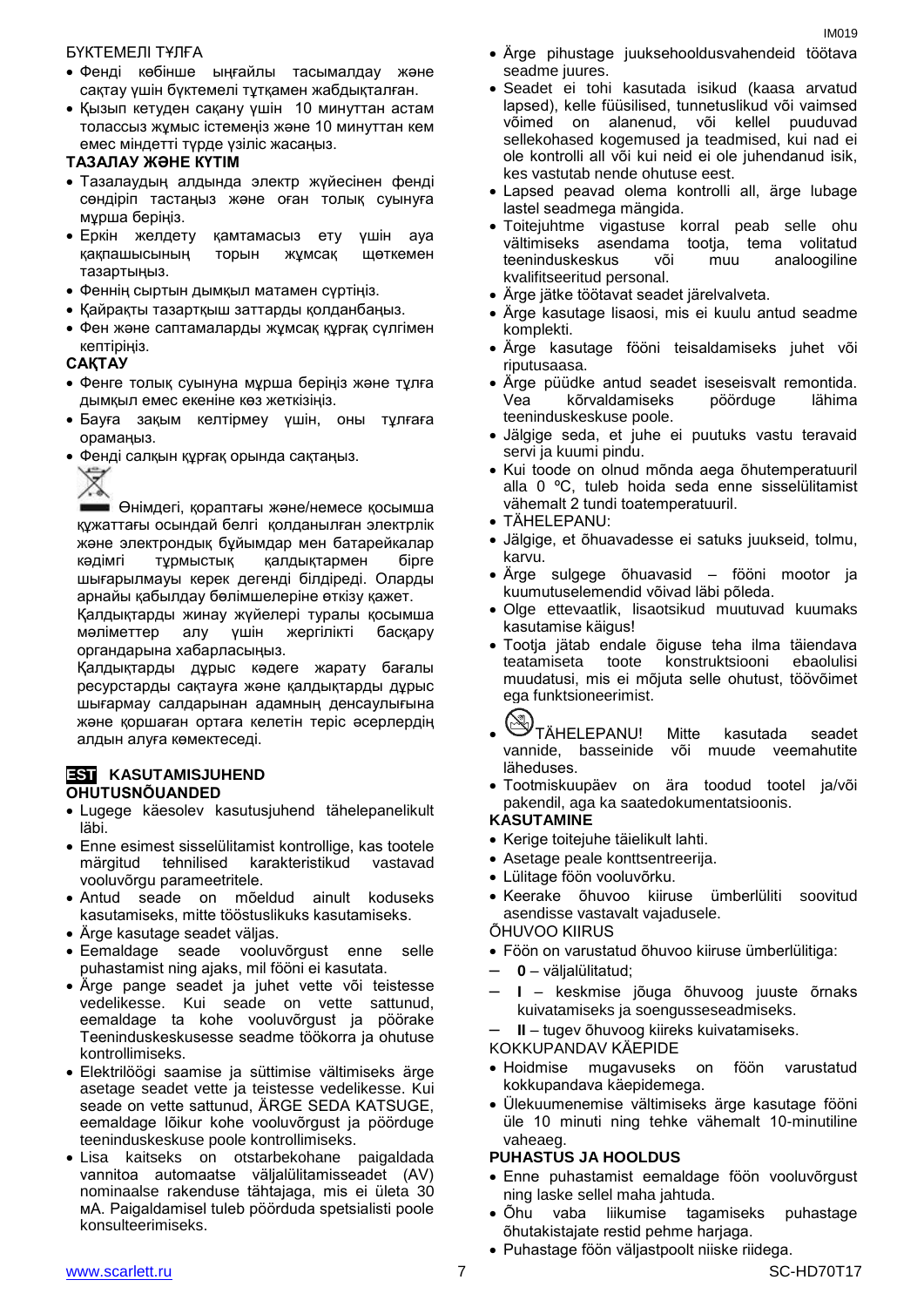- Ärge kasutage abrasiivseid puhastusvahendeid.
- Kuivatage föön ja otsik pehme käterätiga.

# **HOIDMINE**

- Laske föönil maha jahtuda ja veenduge, et korpus ei ole märg.
- Juhtme vigastamise vältimiseks ärge kerige seda korpuse ümber.
- Hoidke föön jahedas kuivas kohas.

Antud sümbol tootel, pakendil ja/või saatedokumentatsioonis tähendab, et kasutatud elektrilisi ja elektroonilisi tooteid ja patareisid ei tohi ära visata koos tavaliste olmejäätmetega. Need tuleb anda ära spetsialiseeritud vastuvõtupunktidesse.

Täiendava informatsiooni saamiseks olemasolevatest jäätmete kogumise süsteemidest pöörduge kohalike võimuorganite poole.

Õige utiliseerimine aitab hoida kokku hinnalisi ressursse ning ennetada võimalikku negatiivset mõju inimeste tervisele ja ümbritseva keskkonna olukorrale, mis võib tekkida jäätmete ebaõige käitlemise tulemusel.

### **LV LIETOŠANAS INSTRUKCIJA DROŠĪBAS NOTEIKUMI**

- Uzmanīgi izlasiet ekspluatācijas instrukciju.
- Pirms pirmās ieslēgšanas pārbaudiet, vai tehniskie parametri, kas norādīti uz izstrādājuma, atbilst elektrotīkla parametriem.
- Izmantot tikai sadzīves vajadzībām, atbilstoši Lietošanas instrukcijai. Ierīce nav paredzēta rūpnieciskai izmantošanai.
- Neizmantot ārpus telpām.
- Vienmēr atvienojiet ierīci no elektrotīkla pirms tās tīrīšanas, vai arī tad, ja Jūs to neizmantojat.
- Neizvietojiet ierīci vai elektrovadu ūdenī vai kādā citā šķidrumā. Ja tas ir noticis nekavējoties atslēdziet to no elektrotīkla un pirms turpināt ierīces lietošanu, pārbaudiet tās darba spējas un drošību pie kvalificētiem speciālistiem.
- Lai izvairītos no elektrostrāvas trieciena vai aizdegšanās, negremdējiet ierīci ūdenī vai kādā citā šķidrumā. Ja tas ir noticis NEAIZTIECIET ierīci nekavējoties atslēdziet to no elektrotīkla un dodieties uz tuvāko servisa centru ierīces pārbaudei.
- Papildu aizsardzībai būtu lietderīgi vannas istabas barošanas ķēdē uzstādīt aizsargizslēgšanas ierīci ar nominālu iedarbes strāvu, kas nepārsniedz 30 mА; lai veiktu uzstādīšanu, ieteicams konsultēties ar speciālistu.
- Ierīces darbības laikā neizsmidziniet nekādus matu veidošanas līdzekļus.
- Ierīce nav paredzēta izmantošanai personām (ieskaitot bērnus) ar pazeminātām fiziskām, sensoriskām vai intelektuālām spējām, kā arī personām bez dzīves pieredzes vai zināšanām, ja viņas nekontrolē vai nav instruējusi ierīces lietošanā persona, kura atbild par viņu drošību
- Bērni ir jākontrolē, lai nepieļautu spēlēšanos ar ierīci
- Barošanas vada bojājuma gadījumā, drošības pēc, tā nomaiņa jāuztic ražotājam, servisa dienestam vai analoģiskam kvalificētam personālam
- Nekad neatstājiet ieslēgtu ierīci bez uzraudzības.
- Neizmantojiet piederumus, kas neietilpst ierīces komplektā.
- Nepārnēsājiet fēnu aiz vada vai pakāršanas cilpiņas.
- Necentieties patstāvīgi labot ierīci vai nomainīt jebkādas detaļas. Ierīces bojājuma gadījumā dodieties uz tuvāko Servisa centru.
- Sekojiet, lai elektrovads nepieskartos klāt asām malām un karstām virsmām.
- Jeigu gaminys kai kurį laiką buvo laikomas žemesnėje nei 0 ºC temperatūroje, prieš įjungdami prietaisą palaikykite jį kambario temperatūroje ne mažiau kaip 2 valandas.
- UZMANĪBU:
- Sekojiet līdzi, lai gaisa atvērumos neiekļūtu mati, putekļi vai pūkas.
- Neaiztaisiet ienākošās un izejošās gaisa plūsmas atveres, motors un sildīšanas elementi var pārdegt.
- Esiet uzmanīgi, darbības laikā ierīces uzgaļi stipri uzkarst.
- Ražotājs patur sev tiesības bez papildu brīdinājuma ieviest izstrādājuma konstrukcijā nelielas izmaiņas, kas būtiski neietekmē tā drošību, darbspēju un funkcionalitāti.

- UZMANĪBU! Neizmantot ierīci vannas istabu, baseinu un citu ūdenstilpņu tuvumā.
- Ražošanas datums ir norādīts uz izstrādājuma un/vai iepakojuma, kā arī pavaddokumentos.

### **DARBĪBA**

- Pilnībā attiniet elektrovadu.
- Uzvelciet koncentratoru.
- Pievienojiet fēnu pie elektrotīkla.
- Uzstādiet gaisa plūsmas ātrumu slēdzi vajadzīgajā režīmā.

### GAISA PLŪSMAS ĀTRUMI

- Jūsu fēns ir aprīkots ar gaisa plūsmas ātrumu slēdzi:
- **0** izslēgts;
- **I** vidēja gaisa plūsma vieglai matu žāvēšanai un veidošanai;
	- **II** stipra gaisa plūsma ātrai matu žāvēšanai;
- SALIEKAMAIS ROKTURIS
- Fēns ir aprīkots ar saliekamu rokturi, tas atvieglo ierīces transportēšanu un uzglabāšanu.
- Lai izvairītos no ierīces pārkarsēšanas, nedarbiniet to nepārtraukti vairāk kā 10 minūtes, obligāti pārtrauciet darbību uz laiku ne mazāku par 10 minūtēm.

### **TĪRĪŠANA UN APKOPE**

- Pirms fēna tīrīšanas atslēdziet to no elektrotīkla un ļaujiet tam pilnībā atdzist.
- Lai nodrošinātu brīvu ventilāciju, tīriet gaisa iesūkšanas atvērumu ar mīkstu birstīti.
- Notīriet fēna korpusu ar mitru lupatiņu.
- Neizmantojiet abrazīvus tīrīšanas līdzekļus.
- Noslaukiet fēnu un uzgaļus ar mīkstu un sausu dvieli.

### **GLABĀŠANA**

- Ļaujiet fēnam pilnībā atdzist un pārliecinaties, ka tas nav mitrs.
- Lai nebojātu elektrovadu neuztiniet to uz fēna korpusa.
- Glabājiet fēnu vēsa, sausā vietā.



Šis simbols uz izstrādājuma, iepakojuma un/vai pavaddokumentiem nozīmē, ka nolietotus elektro- vai elektroniskos izstrādājumus un baterijas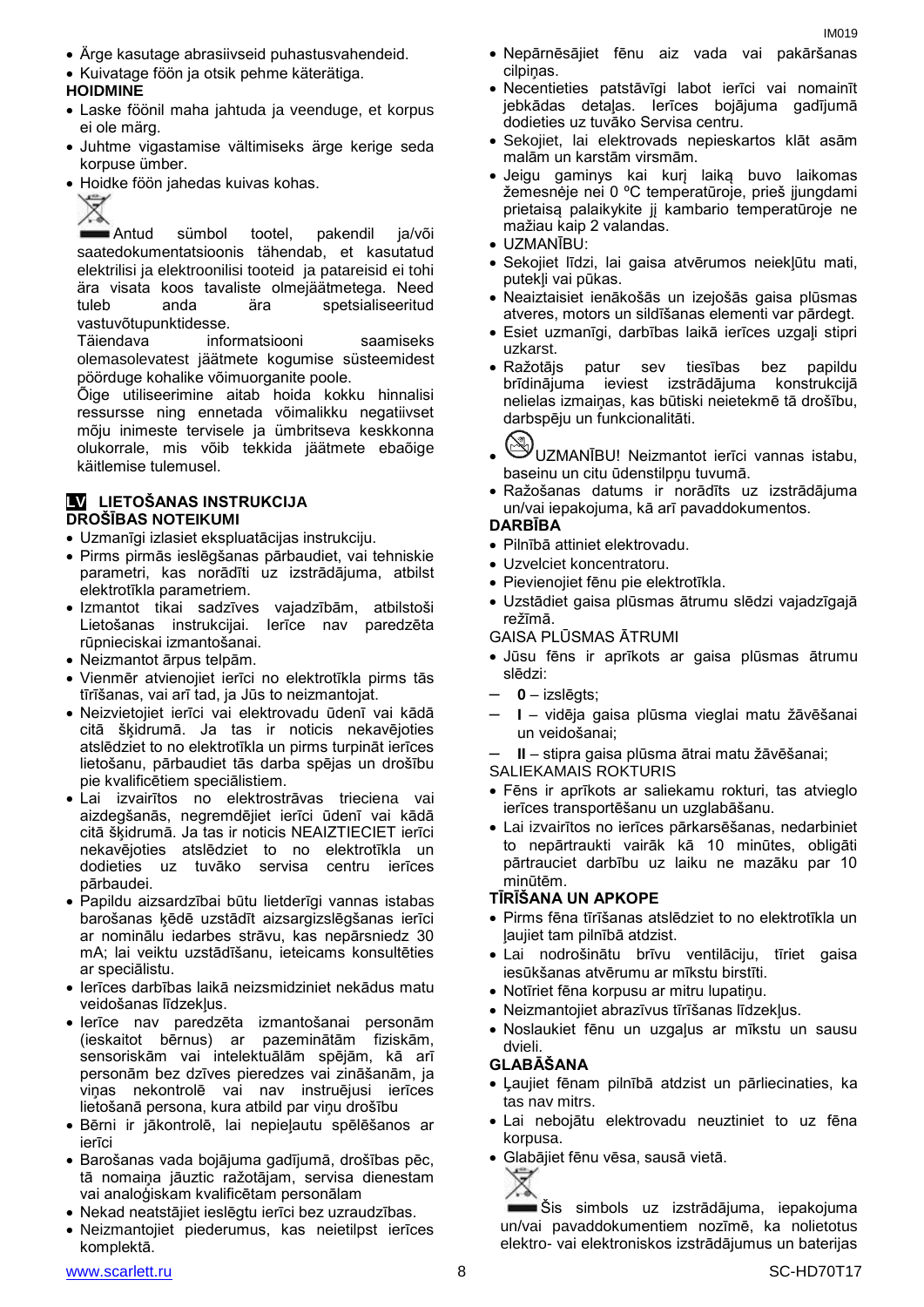nedrīkst izmest kopā ar parastajiem sadzīves atkritumiem. Tie ir jānodod specializētajos pieņemšanas punktos.

Lai iegūtu papildu informāciju par esošajām atkritumu savākšanas sistēmām, vērsieties vietējā pašvaldībā.

Pareiza utilizācija palīdzēs saglabāt vērtīgus resursus un novērst iespējamo negatīvo ietekmi uz cilvēku veselību un apkārtējās vides stāvokli, kas var rasties nepareizas rīkošanās ar atkritumiem rezultātā.

### **LT** VARTOTOJO INSTRUKCIJA **SAUGUMO PRIEMONĖS**

- Atidžiai perskaitykite šią instrukciją.
- Prieš įjungdami prietaisą pirmą kartą įsitikinkite, ar prietaiso etiketėje nurodytos techninės charakteristikos atitinka tinklo parametrus.
- Prietaisą naudokite tik buitiniams tikslams laikydamiesi Vartotojo instrukcijos nurodymų. Prietaisas nėra skirtas pramoniniam naudojimui.
- Naudokite plaukų džiovintuvą tik patalpose.
- Prieš valydami pritaisą bei jo nesinaudodami visada išjunkite jį iš elektros tinklo.
- Nenardinkite prietaiso ir maitinimo laido į vandenį bei kitus skysčius. Įvykus tokiai situacijai, nedelsdami išjunkite jį iš elektros tinklo ir kreipkitės į kvalifikuotus specialistus prietaiso veikimui bei saugumui patikrinti.
- Norėdami išvengti nutrenkimo elektros srove ar gaisro pavojaus, nenardinkite prietaiso į vandenį bei kitus skysčius. Įvykus tokiai situacijai, NELIESDAMI prietaiso, nedelsdami išjunkite jį iš elektros tinklo ir kreipkitės į Serviso centrą.
- Norėdami papildomai apsaugoti prietaisą, galite įmontuoti į vonios kambario elektros grandinę apsauginio išjungimo įrenginį (AIĮ), turintį nominalią suveikimo elektros srovę, neviršijančią 30 mA; šiam veiksmui atlikti kreipkitės konsultacijos į specialistą.
- Prietaisui veikiant nepurkškite ant plaukų šukuosenos formavimo priemonių.
- Prietaisas nėra skirtas naudoti fizinę, jutiminę ar protinę negalią turintiems asmenims (įskaitant vaikus) ar patirties ir žinių neturintiems asmenims, jei jų neprižiūri ar jų dėl eksploatavimo neinstruktuoja už prietaiso saugą atsakingas asmuo.
- Vaikus reikia prižiūrėti, kad jie nežaistų prietaisu.
- Pažeistą maitinimo laidą, siekiant išvengti pavojaus, turi pakeisti gamintojas, techninės priežiūros tarnyba ar kvalifikuotas personalas.
- Nepalikite įjungto prietaiso be priežiūros.
- Nenaudokite neįeinančių į prietaiso komplektą reikmenų.
- Nenešiokite prietaiso už laidą arba pakabinimo kilpelę.
- Nebandykite savarankiškai remontuoti prietaiso arba keisti jo detalių. Atsiradus gedimams kreipkitės į artimiausią Serviso centrą.
- Pasirūpinkite, kad maitinimo laidas neliestų aštrių kraštų ir karštų paviršių.
- Jeigu gaminys kai kurį laiką buvo laikomas žemesnėje nei 0 ºC temperatūroje, prieš įjungdami prietaisą palaikykite jį kambario temperatūroje ne mažiau kaip 2 valandas.
- DĖMESIO:
- Pasirūpinkite, kad į ortakių angas nepatektų plaukai, dulkės arba pūkai.
- Neuždenkite įeinančias ir išeinančias ortakių angas, nes kitaip variklis ir šildymo elementai gali sudegti.
- Būkite atsargūs, prietaisui veikiant antgaliai labai įkaista!
- Gamintojas pasilieka teisę be atskiro perspėjimo nežymiai keisti įrenginio konstrukciją išsaugant jo saugumą, funkcionalumą bei esmines savybes.
- DĖMESIO! Nenaudokite prietaiso vonios kambaryje, baseine bei šalia kitų vandens šaltinių.
- Gamybos data nurodyta ant gaminio ir (arba) pakuotėje, taip pat lydinčioje dokumentacijoje.

### **VEIKIMAS**

- Visiškai išvyniokite maitinimo laidą.
- Užmaukite telktuvą.
- Jjunkite prietaisą į elektros tinklą.
- Oro srovės greičio jungikliu nustatykite pageidaujamą režimą.

ORO SROVĖS GREITIS

- Jūsų plaukų džiovintuve yra įrengtas oro srovės greičio jungiklis:
- **0** išjungtas;
- **I** vidutinio greičio oro srovė, skirta švelniai džiovinti ar garbanoti plaukus;
- **II** galinga oro srovė, skirta greitai džiovinti plaukus.
- SULANKSTOMA RANKENA
- Didesniam Jūsų patogumui kelionėse džiovintuve yra įrengta sulankstoma rankena, kuri taip pat pravers saugojant prietaisą.
- Nesinaudokite prietaisu ilgiau kaip 10 minučių be pertraukos, nes jis gali perkaisti. Pasinaudoję prietaisu, padarykite maždaug 10 minučių pertrauką.

### **VALYMAS IR PRIEŽIŪRA**

- Prieš valydami plaukų džiovintuvą išjunkite jį iš elektros tinklo ir leiskite jam visiškai atvėsti.
- Laisvai oro cirkuliacijai parūpinti valykite prietaiso groteles minkštu šepetėliu.
- Nuvalykite plaukų džiovintuvą iš išorinės pusės drėgnu audiniu.
- Nenaudokite šveitimo valymo priemonių.
- Sausai nuvalykite plaukų džiovintuvą ir antgalius minkštu sausu rankšluosčiu.

### **SAUGOJIMAS**

- Leiskite plaukų džiovintuvui visiškai atvėsti ir įsitikinkite, kad jo korpusas yra sausas.
- Norėdami išvengti elektros laido pažeidimų, nevyniokite jo aplink korpusą.
- Laikykite plaukų džiovintuvą sausoje vėsioje vietoje.



Šis simbolis ant gaminio, pakuotėje ir (arba) lydinčioje dokumentacijoje reiškia, kad naudojami elektriniai ir elektroniniai gaminiai bei baterijos neturėtų būti išmetami (išmestos) kartu su įprastinėmis buitinėmis atliekomis. Juos (jas) reikėtų atiduoti specializuotiems priėmimo punktams.

Norint gauti papildomos informacijos apie galiojančias atliekų surinkimo sistemas, kreipkitės į vietines valdžios institucijas.

Teisingai utilizuojant atliekas, sutaupysite vertingų išteklių ir apsaugosite žmonių sveikatą ir aplinką nuo neigiamo poveikio, galinčio kilti netinkamai apdorojant atliekas.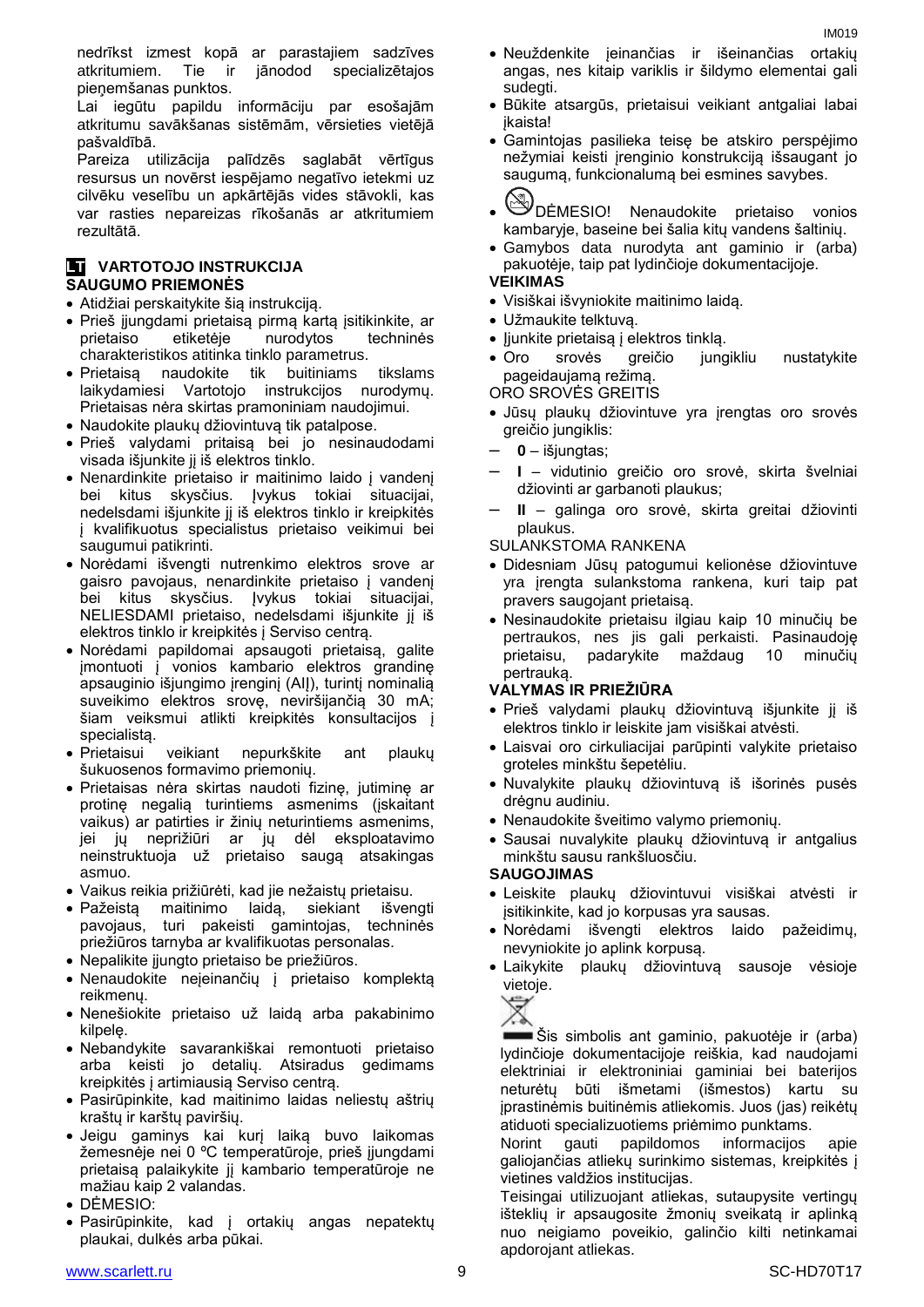### **H HASZNALATI UTASÍTÁS FONTOS BIZTONSÁGI INTÉZKEDÉSEK**

- Kérjük, figyelmesen olvassa el a Kezelési útmutatót.
- Első használat előtt ellenőrizze, megfelelnek-e a terméken feltüntetett műszaki adatok a villamos hálózat adatainak.
- Csak otthoni használatra, ne használja nagyüzemi célra.
- Szabadban használni tilos!
- Tisztítás előtt és használaton kívül a csatlakozót mindig húzza ki a falból.
- Ne merítse a készüléket és a vezetéket vízbe vagy más folyadékba. Hogyha ez megtörtént, azonnal áramtalanítsa a készüléket és, mielőtt újra használná azt, ellenőrizze a készülék munkaképességét és biztonságát szakképzett szerelő segítségével.
- Áramütés, elektromos tüzek elkerülése érdekében ne merítse a készüléket vízbe, vagy egyéb folyadékba. Ha ez megtörtént, NE FOGJA MEG A KÉSZÜLÉKET, azonnal áramtalanítsa azt és forduljon szervizhez.
- Kiegészítő védőintézkedésként célszerű max. 30 mA névleges áramnál működő lekapcsoló-készülék telepítése a fürdőszoba tápáramkörébe. Telepítéskor forduljon szakértőhöz.
- Ne használjon aeroszolos készítményeket, sprayket a hajszárító működése közben.
- Ne használják a készüléket fizikai-, érzelmi-, illetve szellemi fogyatékos személyek, vagy tapasztalattal, elegendő tudással nem rendelkező személyek (beleértve a gyerekeket) felügyelet nélkül, vagy ha nem kaptak a készülék használatával kapcsolatos instrukciót a biztonságukért felelős személytől.
- A gyermekeket tartsa felügyelet alatt a készülékkel való játszás elkerülése érdekében.
- A villamos vezeték meghibásodása esetén veszély elkerülése érdekében annak cseréjét végezze a gyártó a szervizközpont, illetve hasonlóan szakképzett személyzet.
- Ne hagyja bekapcsolva a hajszárítót.
- Ne használjon készlethez nem tartozó tartozékot.
- Ne szállítsa a hajszárítót akasztónál, vezetéknél fogva.
- Figyeljen, hogy a vezeték ne érintkezzen éles, forró felülettel.
- Ne próbálja egyedül javítani a készüléket, cserélni az alkatrészeket. Forduljon a közeli szervizbe.
- Amennyiben a készüléket valamennyi ideig 0 ºC– nál tárolták, bekapcsolása előtt legalább 2 órán belül tartsa szobahőmérsékleten.
- FIGYELEM:
- Figyeljen arra, hogy a légvezető nyílások ne tömődjenek el hajjal, porral, pihével.
- Ne zárja el a légszívót, légfúvót, mert kiéghet a motor, vagy a készülék melegítőeleme.
- Legyen óvatos működés közben a hajszárító tartozékai erősen melegednek!
- A gyártónak jogában áll értesítés nélkül másodrendű módosításokat végezni a készülék szerkezetében, melyek alapvetően nem befolyásolják a készülék biztonságát, működőképességét, funkcionalitását.
- www.scarlett.ru 10 SC-HD70T17 FIGYELEM! Ne használja a készüléket fürdőszoba, uszoda, és egyéb víztárolók közelében.
- 

 A gyártási idő a terméken és/vagy a csomagoláson, illetve a kísérő dokumentumokban található.

# **JAVASLATOK A KEZELÉSHEZ**

- Tekerje le teljesen a vezetéket.
- Tegye fel a koncentrátort.
- Csatlakoztassa a hajszárítót a hálózathoz.
- Gyorsasági fokozatkapcsolók segítségével állítsa be a kiválasztott fokozatot.
- GYORSASÁGI FOKOZATOK
- Az Ön hajszárítója gyorsasági fokozat kapcsolóval van ellátva:
- –**0** kikapcsolva;
- –**I** közepes teljesítmény, gyengéd szárításhoz és berakáshoz;

–**II** – nagyteljesítmény, gyors szárításhoz.

ÖSSZEHAJTHATÓ FOGANTYÚ

- A kényelmes szállítás és tárolás érdekében a hajszárító összehajtható fogantyúval van ellátva.
- Túlmelegedés elkerülése érdekében ne használja a készüléket 10 percnél tovább és tartson legalább 10 perces szünetet.

### **TISZTÍTÁS ÉS KARBANTARTÁS**

- Mindig áramtalanítsa és hagyja teljesen kihűlni a hajszárítót tisztítás előtt.
- Száraz puha kefével távolítsuk el a port és a hajat a védőrácsról, hogy biztosítsuk a megfelelő légáramlást. Törölje meg a hajszárító külső felületét nedves törlőkendővel.
- Törölje meg a hajszárító külső felületét nedves törlőkendővel.
- Ne használjon súrolószert.Törölje szárazra a tartozékokat és a hajszárítót.

### **TÁROLÁS**

- Bizonyosodjon meg róla, hogy a hajszárító teljesen száraz, és lehűlt.
- A vezetéket ne tekerje a készülék köré, mert sérüléshez vezethet.
- Tárolja a hajszárítót száraz, hűvös helyen.

Ez a jel a terméken, csomagoláson és/vagy kísérő dokumentumokon azt jelenti, hogy ezeket a használt villamos és elektronikus termékeket és elemeket tilos az általános háztartási hulladékkal kidobni. E tárgyakat speciális befogadó pontokban kell leadni.

A hulladékbefogadó rendszerrel kapcsolatos kiegészítő információért forduljon a helyi illetékes hatósághoz.

A megfelelő hulladékkezelés segít megőrizni az értékes erőforrásokat és megelőzheti az olyan esetleges negatív hatásokat az emberi egészségre és a környezetre, amelyek a nem megfelelő hulladékkezelés következtében felmerülhetnek fel.

### **ROINSTRUCŢIUNI DE UTILIZARE MĂSURI DE SIGURANȚĂ**

- Citiți cu atenție aceste instrucțiuni înainte de a utiliza aparatul pentru a evita defecțiunile în timpul utilizării.
- Înainte de prima conectare, verificați dacă caracteristicile tehnice indicate pe produs corespund parametrilor rețelei electrice.
- Manipularea necorespunzătoare poate duce la deteriorarea produsului, pagube materiale și poate cauza daune sănătății utilizatorului.A se utiliza doar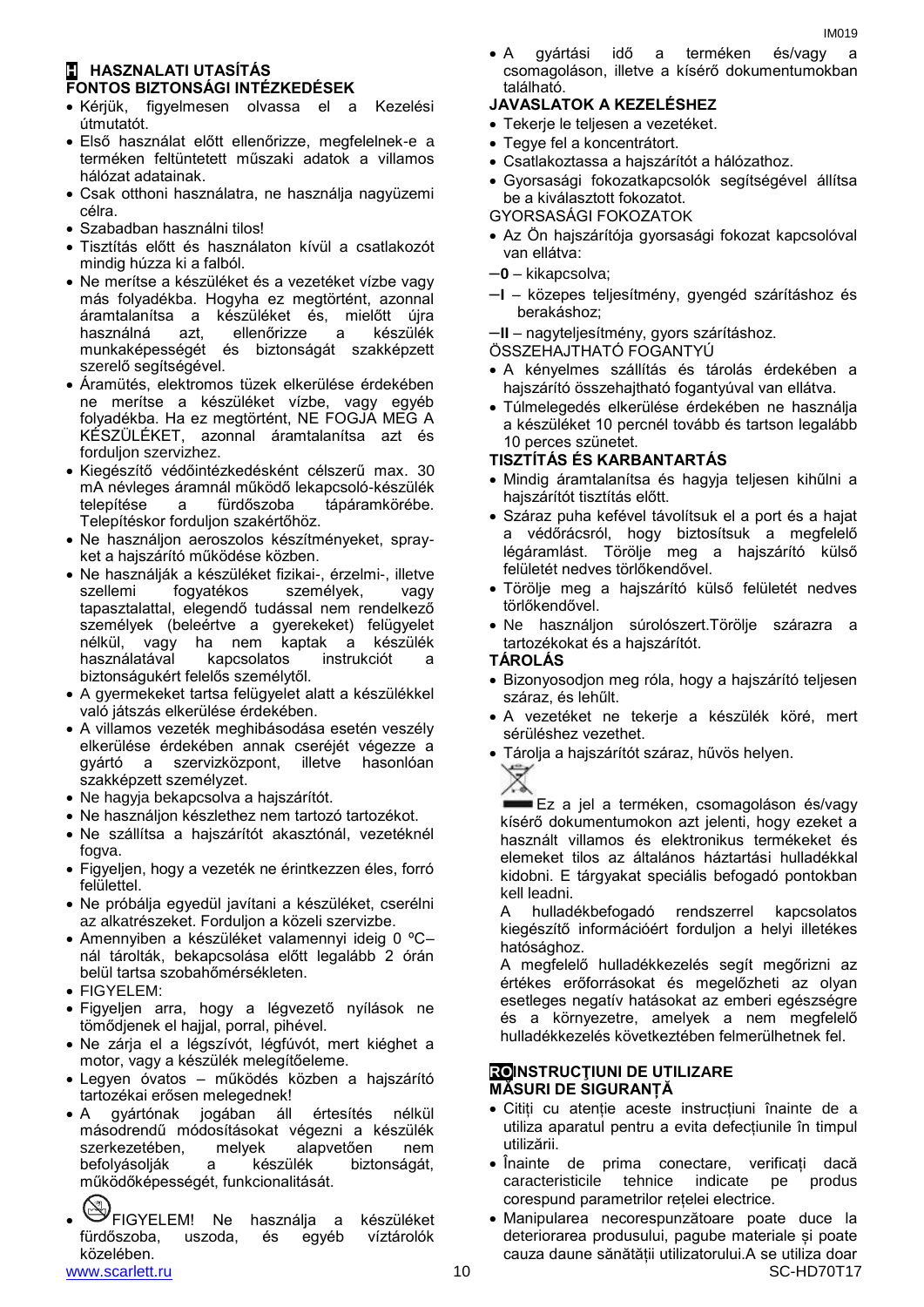în scopuri de utilizare casnică. Aparatul nu este destinat pentru uz comercial.

- Nu folosiți un uscător de păr în aer liber.
- Dacă aparatul nu se utilizează, deconectați-l de fiecare dată de la rețeaua electrică.
- În cazul folosirii aparatului în camera de baie, trebuie să-l deconectaţi de la reţea după utilizare, întrucât proximitatea apei prezintă pericol, chiar dacă aparatul este deconectat.
- În scopul evitării electrocutării, nu introduceţi aparatul sau cablul de alimentare în apă sau alte lichide. Dacă aceasta a avut loc, NU ATINGEŢI aparatul, deconectaţi-l imediat de la reţeaua electrică şi adresaţi-vă la Centrul de reparaţii pentru verificare.
- Pentru siguranţă suplimentară se recomandă instalarea unui dispozitiv de curent rezidual (DCR) cu declanşare nominală, care nu depăşeşte 30 mA, în cadrul circuitului electric al camerei de baie; pentru instalare trebuie să vă adresaţi unui specialist autorizat.
- Nu pulverizați substanțe pentru aranjarea părului în timpul funcționării aparatului.
- Aparatul nu este destinat persoanelor (inclusiv copiilor) cu capacități fizice, senzoriale și mintale reduse sau dacă ele nu posedă experiență de viață sau cunoștințe, dacă ele nu sunt supravegheate sau instruite privitor la utilizarea aparatului de persoana, responsabilă de siguranța lor.
- Supravegheați copiii pentru a nu le permite jocul cu aparatul.
- Pentru a preveni situațiile periculoase, în cazul deteriorării cablului de alimentare, este necesar ca acesta sa fie înlocuit de producător, centrul de reparații sau de personalul similar calificat.
- Nu lăsați aparatul conectat fără supraveghere.
- Nu folosiţi accesorii, care nu fac parte din setul acestui aparat.
- Nu transportați un uscător de păr sau bucla de cordon pentru agățat.
- Nu încercaţi să reparaţi aparatul de sine stătător. În cazul detectării unor defecte, adresaţi-vă la cel mai apropiat Centru de reparaţii.
- Asiguraţi-vă că cablul electric nu se atinge de mărgini ascuţite şi de suprafeţe fierbinţi.
- Dacă aparatul a fost expus unei temperaturi mai mici de 0°C pentru o anumită perioadă, este necesar să-l aduceţi la temperatura încăperii timp de cel puţin 2 ore.
- **ATENTIE:**
- Asiguraţi-vă că în găurile pentru aer nu sunt fire de păr, praf sau puf.
- Nu acoperiţi găurile pentru intrarea şi ieşirea aerului, pentru că motorul şi elementele de încălzire ale uscătorului de păr ar putea să ardă.
- Producătorul își rezervă dreptul de a introduce fără notificare prealabilă mici modificări în construcţia produsului, care nu influenţează semnificativ siguranța, capacitatea de funcționare și performanța acestuia.
- ATENȚIE! Nu folosiți aparatul în apropierea camerelor de baie, bazinelor sau altor recipiente care conțin apă.
- Data fabricării este indicată pe produs şi/sau pe ambalaj, precum şi pe documentele însoţitoare.

### **UTILIZAREA**

- Derulaţi complet cablul de alimentare.
- Ataşaţi duza-concentrator.
- Conectaţi uscătorul de păr la reţeaua electrică.
- Folosind comutatorul pentru ajustarea fluxului de aer, setati regimul dorit.
- VITEZA FLUXULUI DE AER
- Uscătorul de păr este dotat cu un comutator pentru ajustarea vitezei fluxului de aer:
- **0** –deconectare;
- **I** flux de aer cu viteză medie pentru uscare fină sau aranjare a părului;
- **II** flux puternic de aer pentru uscare rapidă.

### **MÂNER PLIABIL**

- Pentru o comoditate mai mare a transportării şi păstrării, uscătorul este dotat cu mâner pliabil.
- În scopul evitării supraîncălzirii, nu folosiţi uscătorul mai mult de 10 minute în continuu şi este obligatoriu să faceţi o pauză de cel puţin 10 minute.

### **CURĂŢAREA ŞI ÎNTREŢINEREA**

- Înainte de curăţarea uscătorului, scoateţi-l din priză şi lăsaţi-l să se răcească complet.
- Nu folosiţi soluţii de curăţare abrazive.
- Se recomandă periodic de scos grilajul pentru aer în scopul curăţării acestuia.
- Scoateţi grilajul şi curăţaţi-l cu o perie, iar apoi instalati grilajul la loc.

### **PĂSTRAREA**

- Lăsați uscătorul de păr să se răcească complet și asiguraţi-vă că carcasa lui nu este umedă.
- Pentru evitarea deteriorării cablului, nu-l înfăşuraţi pe carcasă.
- Păstraţi uscătorul într-un loc răcoros şi uscat. X

Simbolul dat pe produs, ambalaj şi/sau documentele însoţitoare înseamnă că aparatele electrice şi electronice, şi bateriile uzate nu trebuie aruncate împreună cu deşeurile menajere. Acestea trebuie duse la punctele de colectare specializate.

Adresați-vă la autoritățile locale pentru a obține informatii suplimentare referitor la sistemele existente de colectare a deşeurilor.

Reciclarea corectă va contribui la păstrarea resurselor valoroase şi la prevenirea posibilelor efecte negative asupra sănătății oamenilor și a mediului înconjurător, care ar putea apărea în rezultatul reciclării incorecte a deşeurilor.

### **PL INSTRUKCJA OBSŁUGI ŚRODKI BEZPIECZEŃSTWA**

- Uważnie przeczytaj Instrukcję Obsługi.
- Przed pierwszym włączeniem należy sprawdzić, czy dane techniczne podane na wyrobie są zgodne z parametrami prądu elektrycznego.
- Używać tylko do celów domowych zgodnie z tą Instrukcją Obsługi. Nie jest urządzeniem do zastosowania w przemyśle.
- Nie używaj suszarki do włosów na zewnątrz pomieszczenia.
- Zawsze odłączaj zasilanie sieciowe, gdy urządzenie nie jest używane lub przed czyszczeniem.
- Podczas korzystania z urządzenia w łazience, należy odłączyć go od sieci po użyciu, gdyż bliskość wody stanowi zagrożenie, nawet gdy urządzenie jest wyłączone.